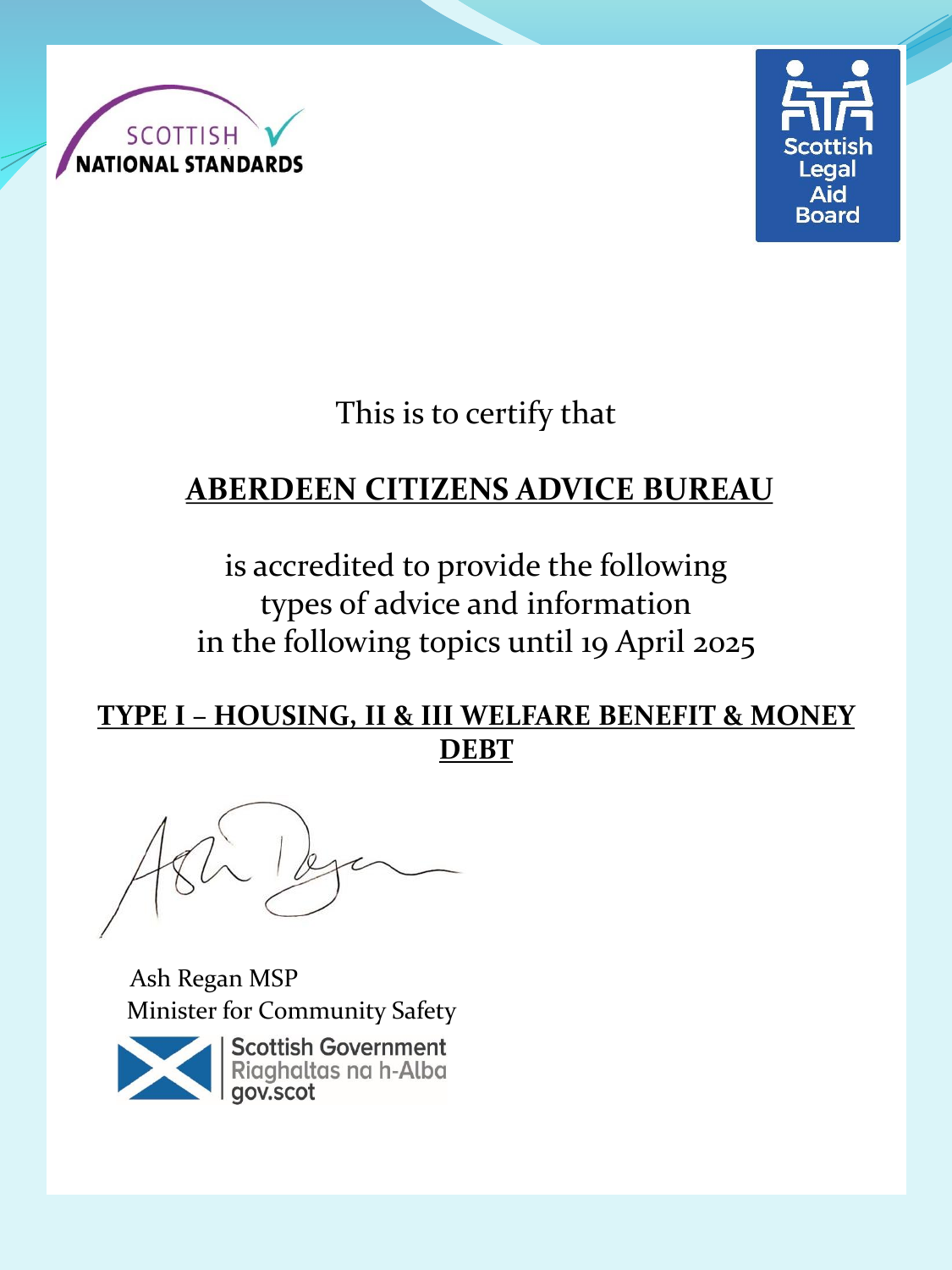### **COMPETENCY ACHIEVED**

## **2 Housing Specific Competences**

- 2.1 Rent Arrears Type I
- 2.2 Mortgages & Secured Loans Type I
- 2.3 Help with Rent and Council Tax Type I
- 2.4 Disrepair in Rented Housing Type I
- 2.5 Housing Options Type I
- 2.6 Discrimination in Housing Type I
- 2.7 Eviction Type I
- 2.8 Anti-Social Behaviour Type I
- 2.9 Harassment and Illegal Eviction– Type I
- 2.10 Homelessness Type I
- 2.11 Relationship Breakdown Type I
- 2.12 Rent: Private Sector Type I
- 2.13 Security of Tenure Type I
- 2.14 Statutory Tenancy Rights Type I
- 2.15 Repair and Improvement Grants Type I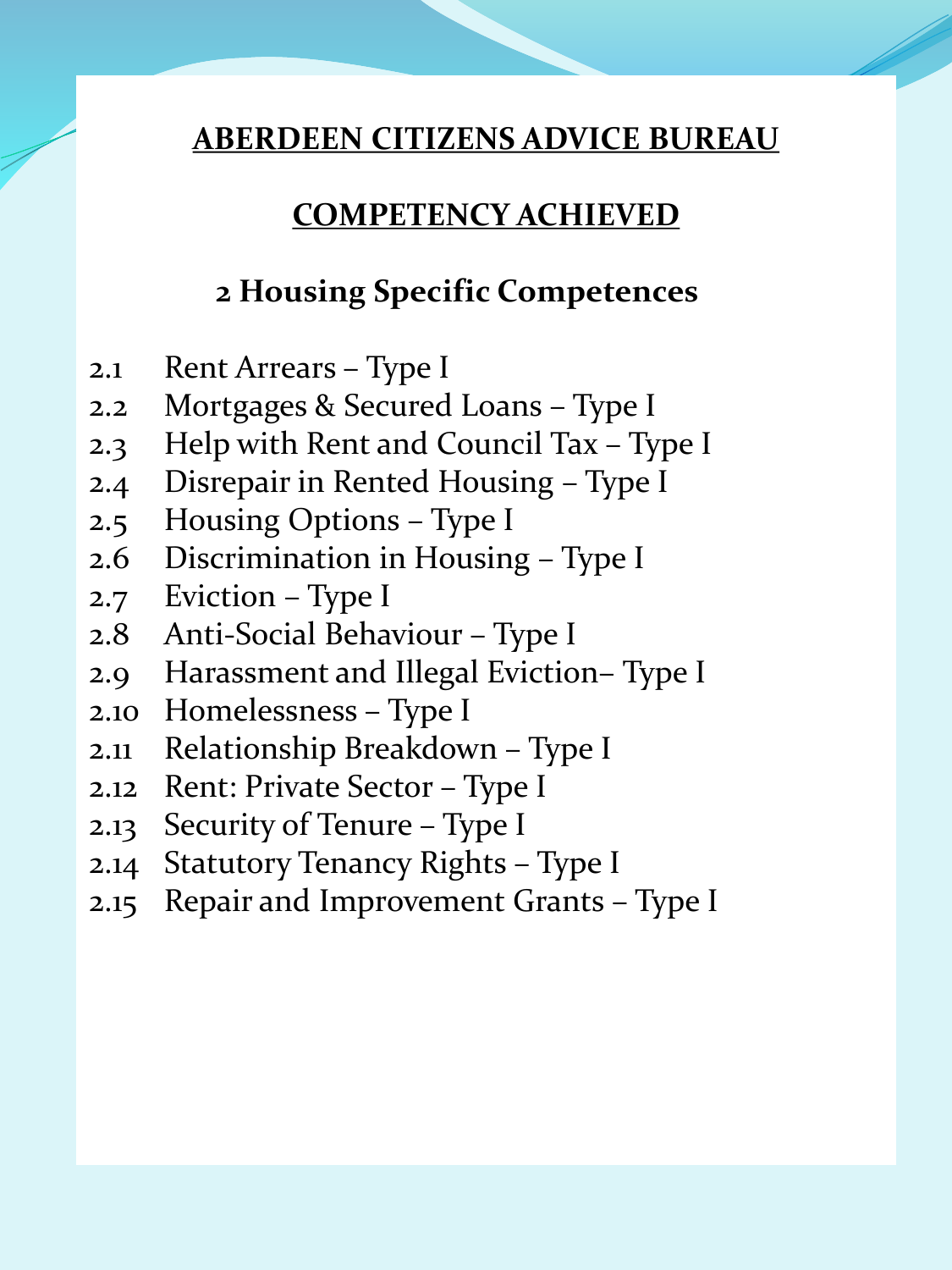#### **COMPETENCY ACHIEVED**

# **3 Money and Welfare Benefits Related Advice Competences – Foundation Knowledge**

- 3.1 Administrative Structure of the Benefits and Tax Credits Systems – Type III
- 3.2 National Insurance Scheme Type III
- 3.3 Claims & Backdating Type III
- 3.4 Decision-Making, Disputes and Appeals Type III
- 3.5 Benefit & Tax Credit Overpayments Type III
- 3.6 Assessment, Initial Decision-Making & Holding Activity in Debt Cases – Type III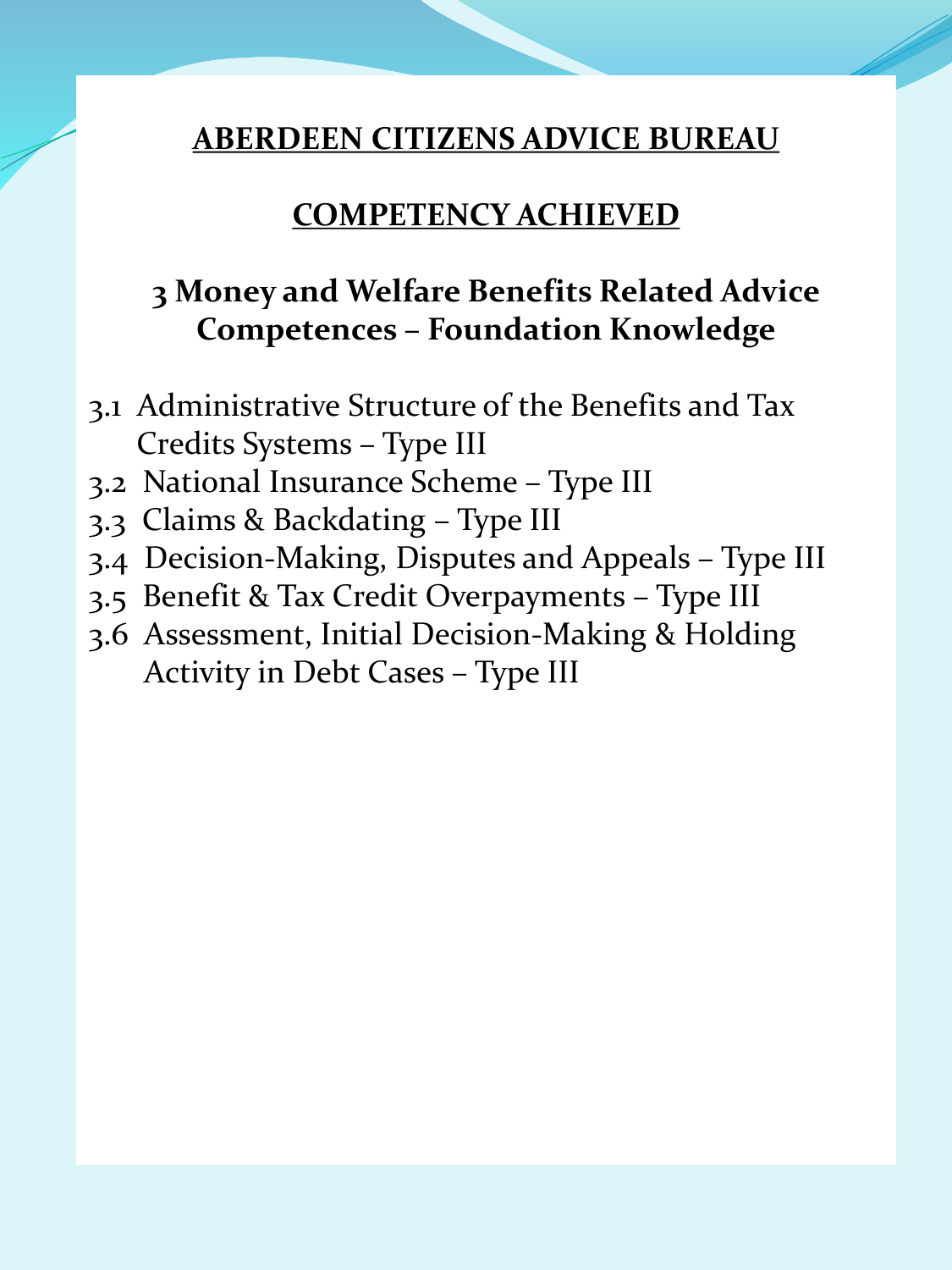#### **COMPETENCY ACHIEVED**

## **4 Money and Welfare Benefits Related Advice Competences – Specialist Areas**

- 4.1 Means-Tested Benefits Type III
- 4.2 Universal Credit 4.2 (a) Universal Credit– Type III 4.2 (b) Housing Element of Universal Credit, Housing Benefit and Council Tax Reduction – Type III
- 4.3 Tax Credits Type III
- 4.4 Social Fund, Scottish Welfare Fund, Best Start Grant and Funeral Support Payment – Type III
- 4.5 The Impact of Work on Benefits Type II
- 4.6 Benefits for Children Type III
- 4.7 State Pension Type III
- 4.8 Personal Independence Payment, Disability Living Allowance, Attendance Allowance & Scottish Disability Assistance – Type III
- 4.9 Benefits for People who have Limited Capability for Work – Type III
- 4.10 Benefits for Industrial Injury and Disease Type III
- 4.11 Benefits for Veterans Type III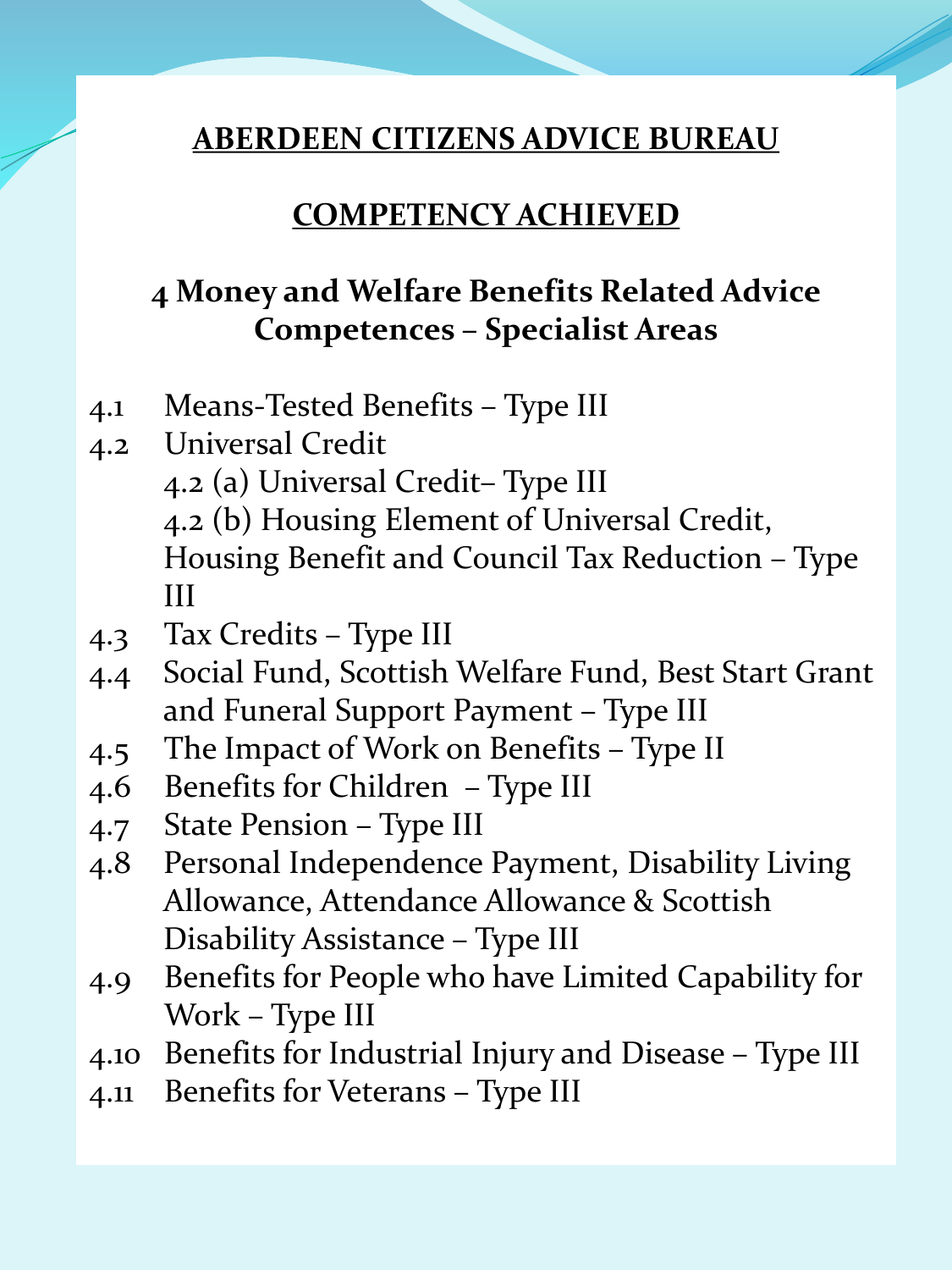#### **COMPETENCY ACHIEVED**

# **4 Money and Welfare Benefits Related Advice Competences – Specialist Areas Cont.**

- 4.12 Carers Allowance and Carer's Assistance Type III
- 4.13 Jobseeker's Allowance– Type III
- 4.14 Benefits for Maternity, Paternity and Adoption Type II
- 4.15 Bereavement Benefits Type II
- 4.16 Benefits for People in Public Care Type III
- 4.17 Benefits for Students Type III
- 4.18 Benefits for People from Abroad and People Subject to Immigration Control – Type III
- 4.19 Ancillary Benefits Type III
- 4.20 Financial Statements Type II
- 4.21 Liability for Debts, Extortionate Credit, Unfair Contract Terms, Unenforceable Debts, Creditor Malpractice, Codes of Practice, etc – Type II
- 4.22 Identifying & Agreeing Options in Debt Cases – Type II
- 4.23 Negotiating & Making Offers to Creditors– Type II
- 4.24 Diligence, Diligence Stoppers and Court Proceedings – Type III